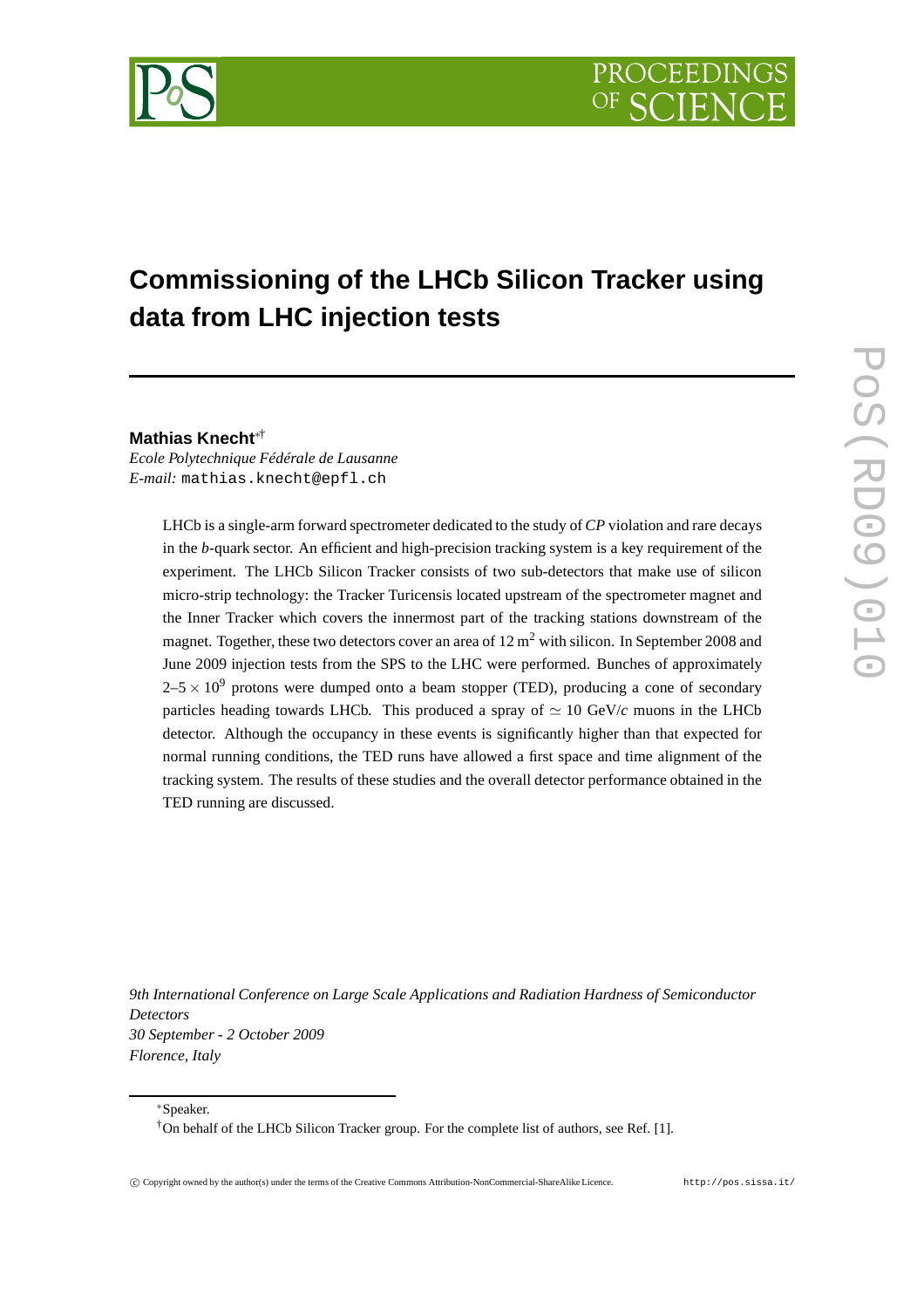# **1. The LHCb Detector**

LHCb is an experiment at the Large Hadron Collider (LHC), dedicated to the study of *CP* violation and rare decays in the *b*-quark sector. It is designed to run with *pp* collisions at a centerof-mass energy of 14 TeV/*c* 2 . Since the *b*-quark production cross-section is peaked at high pseudorapidity, the detector has been designed as a single-arm forward spectrometer. The layout of the detector is shown in Fig. 1. The acceptance covers an angle of 15–300 (15–250) mrad with respect to the beam axis in the bending plane (non-bending plane).

The tracking system includes the Vertex Locator (VELO), which is a silicon detector for primary vertex reconstruction surrounding the interaction region, the silicon Tracker Turicensis (TT) located before the dipole magnet, and three tracking stations (T1, T2, T3) located after the magnet. The tracking stations are are composed of the silicon Inner Tracker (IT) and the straw-tube Outer Tracker (OT). Other important detectors are the Ring Imaging Cherenkov (RICH) counters for particle identification, the Electromagnetic and Hadronic Calorimeters (ECAL/HCAL), and the Muon stations M1-M5. LHCb uses a cartesian coordinate system with its origin at the nominal LHC interaction point, the *z* axis along the beam axis, the *x* axis horizontal and the *y* axis vertical. A detailed description of the detector can be found in Ref. [2].



**Figure 1:** Layout of the LHCb detector in the non-bending (*y*-*z*) plane. The beam pipe crosses LHCb along the *z* axis at  $y = 0$  and the interaction point is located at  $z = 0$ .

# **2. The Silicon Tracker**

The Silicon Tracker consists of the Inner Tracker (IT) located downstream of the spectrometer magnet and the Tracker Turicensis (TT) situated upstream of the magnet. Both make use of silicon micro-strip technology. A total area of  $12 \text{ m}^2$  is covered by 16 layers of silicon sensors. Due to their similarity the two detectors have been developed as a common project.

The IT is composed of 336 silicon micro-strip modules arranged in three stations with four boxes each. The stations are separated by  $\simeq$  70 cm in *z*. The boxes are located at 7 mm from the beam pipe, covering the very forward region of the acceptance. Each box contains 28 modules arranged in four layers. Two of the four layers have vertical readout strips, the other two layers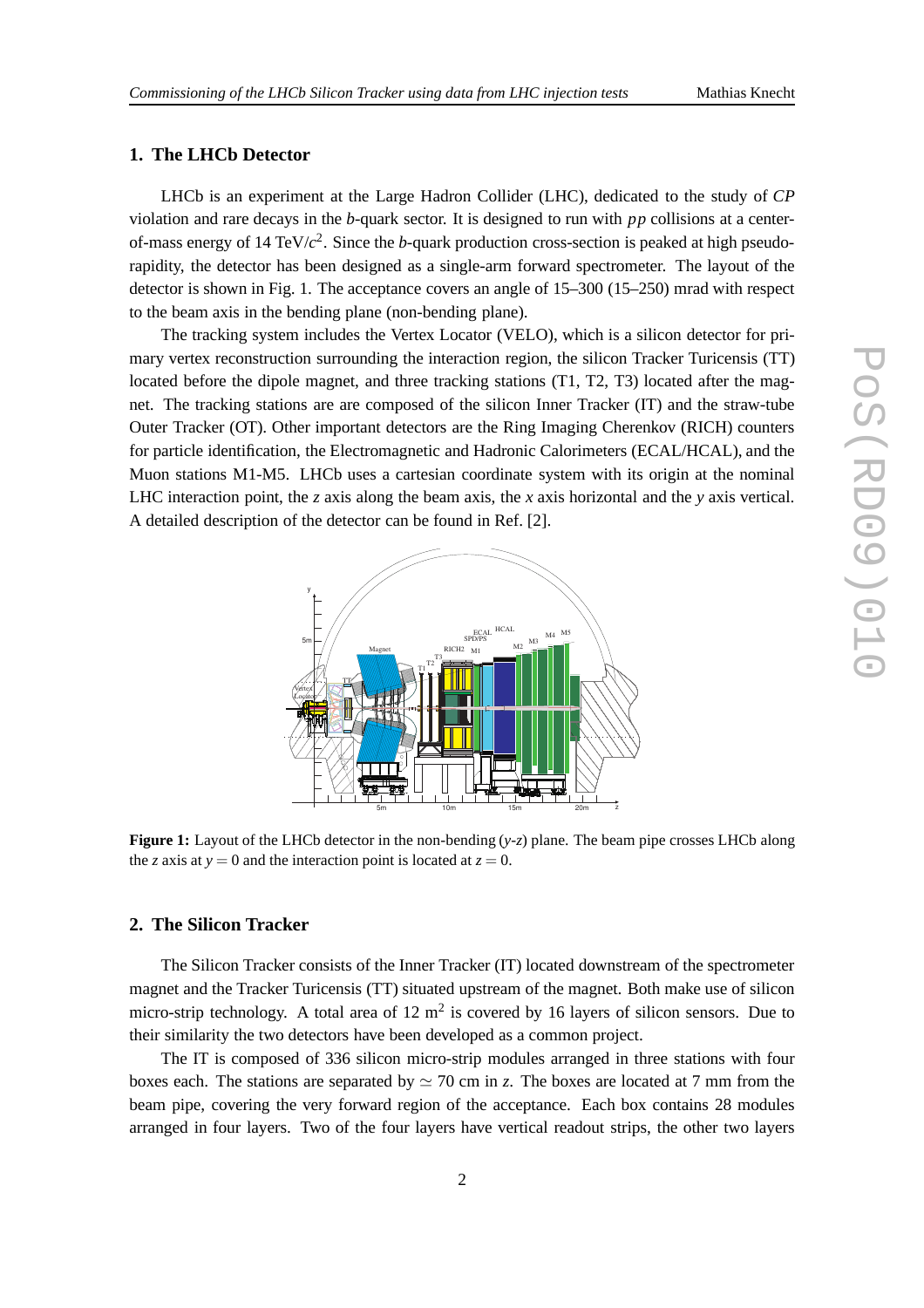have readout strips tilted by a stereo angle of  $+5^{\circ}$  and  $-5^{\circ}$ . Although the IT covers only 1.5% of the geometrical acceptance, it covers about 20% of the pseudo-rapidity range, leading to high particle densities. The readout pitch is 198  $\mu$ m, and the total number of channels is 129′000. The layout of a layer is shown in Fig. 2 (left). The 336 modules are of two types: "Short" modules (11 cm in length), built with one 320  $\mu$ m-thick silicon sensor, used in upper and lower boxes and "Long" modules (22 cm in length), built with two 410 µ*m*-thick silicon sensors, used in side boxes. The Signal-over-Noise ratio (*S*/*N*) of the IT modules is about 15.



**Figure 2:** Silicon sensors arranged in  $x-y$  planes around the beam pipe (each rectangle represents one sensor). Left: one of the 12 IT detection layers. Right: the four TT layers.

The TT (Fig. 2, right) located just before the magnet is composed of 128 half-modules arranged in four layers. The four layers have the same orientation as for the IT: two layers are vertical, and the other two are tilted by  $+5^{\circ}$  and  $-5^{\circ}$ . In contrast to the IT it covers the full LHCb acceptance. The half-modules are made of seven 500  $\mu$ m-thick CMS-OB2 sensors (each sensor is 9.4 cm long). The readout pitch is 183 <sup>µ</sup>*m*, and the total number of channels is 143′000. The *S*/*N* of the TT modules is about 12.

After the installation was completed in early summer 2008, the commissioning of both IT and TT was started using data collected in cosmic runs as well as LHC injection test runs. Analysis of the data taken in the 2008 running period allowed to identify several readout channels faults, which were fixed for the 2009 run. Currently 99.7% of the channels are operational in each detector.

# **3. Cosmic Running**

The probability for a cosmic particle triggered by the calorimeters to pass through IT or TT is extremely low because of the geometric configuration of the detector. In a sample of 2.6 million cosmic events triggered by the calorimeters, 1000 cosmics were observed for which track segments were reconstructed in at least one IT box. In the same sample three tracks were reconstructed through three IT boxes. Though the statistics were limited these events were useful to have a first coarse time and space alignment. An example of a "golden" cosmic event, hitting three IT boxes, is shown in Fig. 3.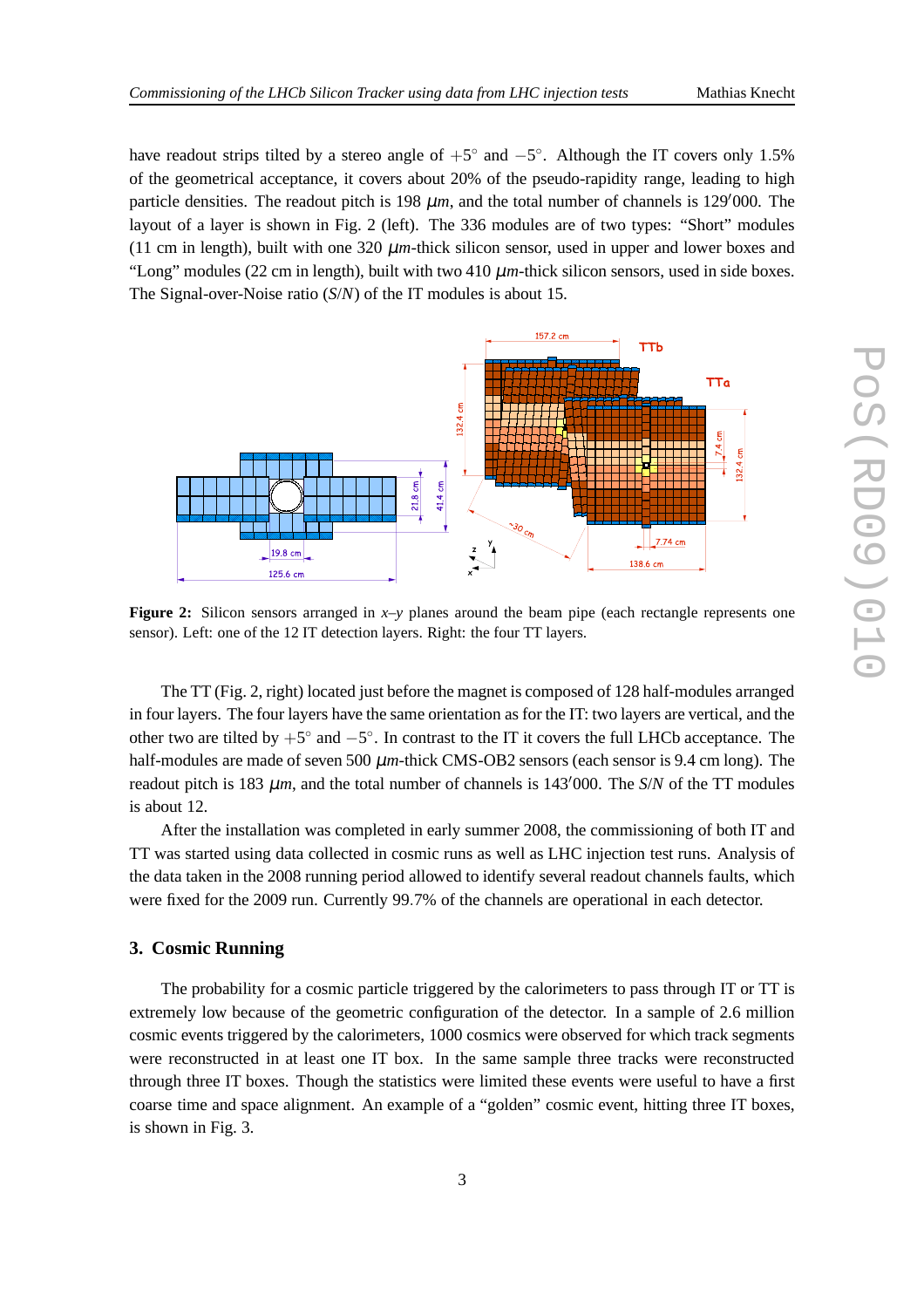

**Figure 3:** Position of the hits in an event with a cosmic particle traversing three IT boxes, shown in the *x*-*z* view (*z*: coordinate of the sensor, *x*: coordinate of the mid-point of the sensor). There are three groups of four aligned hits, corresponding to the four layers of one box in each of the three stations. Triangles are hits associated to the track while circles are other hits in the event.

# **4. LHC injection tests**

In September 2008 and June 2009, injection tests were performed with the LHC machine. These tests consisted of injecting  $450 \,\text{GeV}/c^2$  protons in the transfer line from the SPS to the LHC. Bunches of  $2-5 \times 10^9$  protons were dumped onto a beam stopper (TED), located in the transfer line. Since LHCb is located 350 m downstream of the cone of secondary particles produced by the beam dump, it was possible to observe these particles, about 1000 to 2000 per event in the LHCb acceptance. Monte Carlo simulations indicated that the particles reaching the detector are mainly  $\simeq$  10 GeV/c muons. The data were collected without magnetic field. The analysis of the TED events was challenging, since particle densities in the Silicon Tracker were about ten times larger than expected in a typical  $b\bar{b}$  event, leading to strip occupancies up to 8%.

### **5. Time Alignment**

The goal of the time alignment was to synchronize the maximum of the signal amplitude from the output of the front-end electronics, with the sampling time given by the LHC clock at 40 MHz. Different timings had to be set for each specific part of the IT or TT. The timings depend on three parameters: the time of flight between the tracking stations, the signal cable lengths which are different for various parts of the detector, and the different capacitances between the detector modules due to the different readout strip lengths.

The method used to find the time of the maximum signal was to reconstruct the pulse shape as a function of time, by taking several data points with different time delays between the LHC clock and the signal sampling time. The signal amplitude for each delay was determined from the measured charge distribution of all the clusters (not only the ones associated to a track) as described below. Although we will show the figures for IT, the TT was time-aligned in the same way. Details can be found in [3].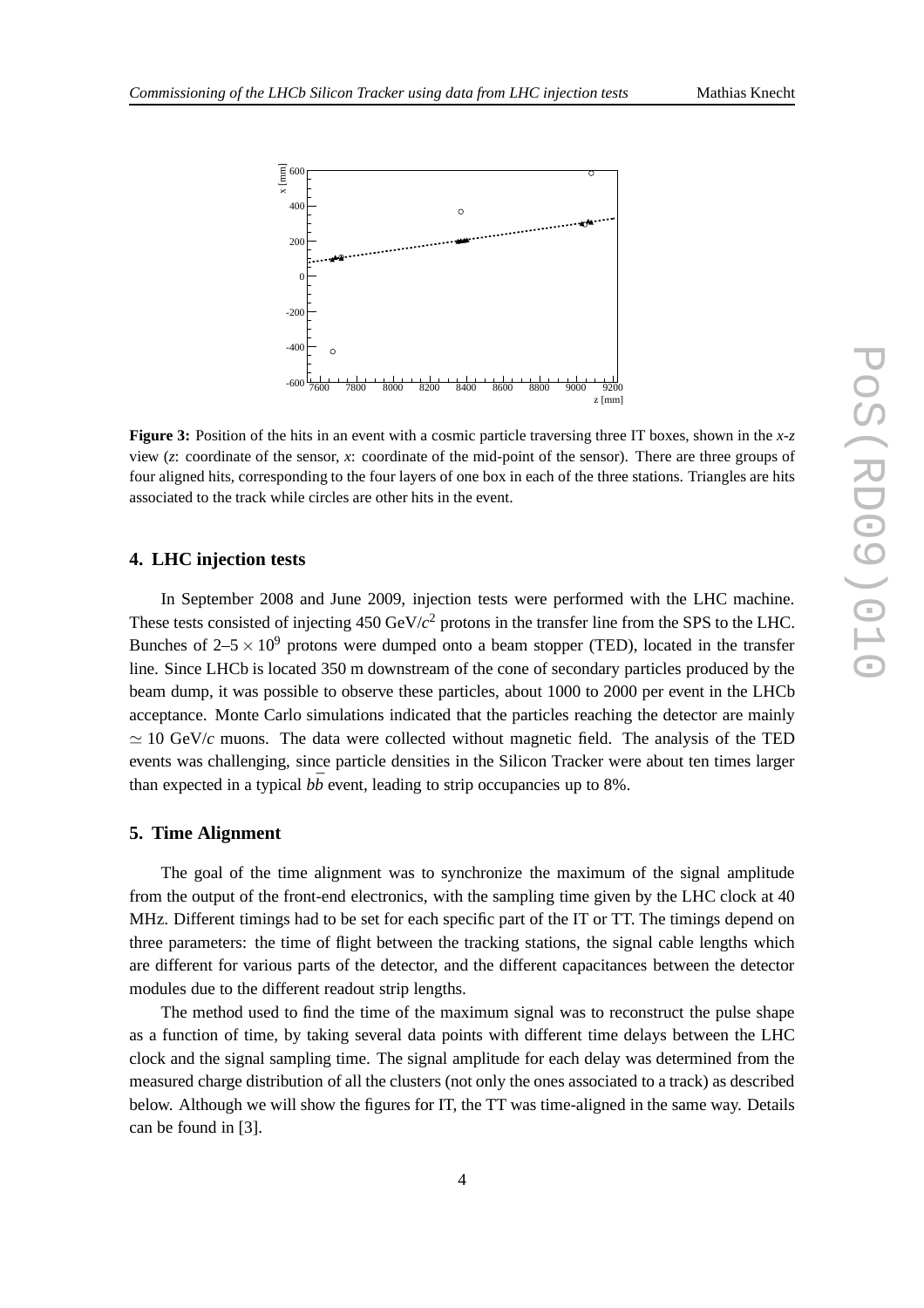The charge distribution of  $\simeq 10 \text{ GeV}/c$  muons passing through a given thickness of silicon can be described by the convolution of a Landau with a Gaussian. The Gaussian width takes into account the effect of detector noise and atomic binding. A typical distribution is shown in Fig. 4 (left). The region around the maximum of the distribution is well described by the fitting function. The small peak just above  $\simeq 10$  ADC counts is the tail of the noise distribution. There is a knee in the tail of the curve around 80 ADC, which is due to merged clusters coming from two distinct particles<sup>1</sup>. The value used to measure the signal from the charge distribution is the most probable value (MPV).



**Figure 4:** Left: Charge distribution fitted with the convolution of a Landau and a Gaussian. The Most Probable Value (MPV) is given by the fit, which was performed between 15 and 50 ADC. Right: Pulse-shape scan. The MPV of the charge distribution is plotted versus delay time, and fitted by a function describing well the expected signal pulse shape.

Several sets of data were taken with different delays between trigger and signal sampling time, in steps of  $6.25 \text{ ns}^2$ . For each delay, the Landau was fitted to the charge distribution and the MPV was extracted. The MPV was then plotted against the different delays, allowing to reconstruct the shape of the pulse in steps of 6.25 ns over more than 50 ns (Fig. 4, right).

The measured pulse shape was then fitted with a function which describes the expected behaviour of the front-end amplifier, in order to extract parameters such as the time of the maximum and the signal amplitude in the maximum of the pulse. This analysis was performed per detector module. Distributions of the fitted parameters are shown in Fig. 5. The distribution of the time of the maximum shows several peaks corresponding to different data cable lengths. The distribution of the error on the time of the maximum shows that the average precision is about 1 ns. The errors are bigger for short-sensor modules due to their lower signal amplitude, as seen on the third plot of the figure. A few of the short-sensor modules have a higher signal than the rest (the cluster around 37 ADC), due to the fact that these special modules have been built with 410  $\mu$ *m* sensors, instead of 320  $\mu$ *m* for the other short modules. The higher signal observed on these modules compared to the long modules of the same thickness is consistent with the expected higher gain of the front-end amplifier for the lower capacitance in this case.

<sup>&</sup>lt;sup>1</sup>This structure will be smaller during normal data taking due to the lower occupancy.

 $2$ This corresponds to a quarter of the time between two bunch crossings at 40 MHz.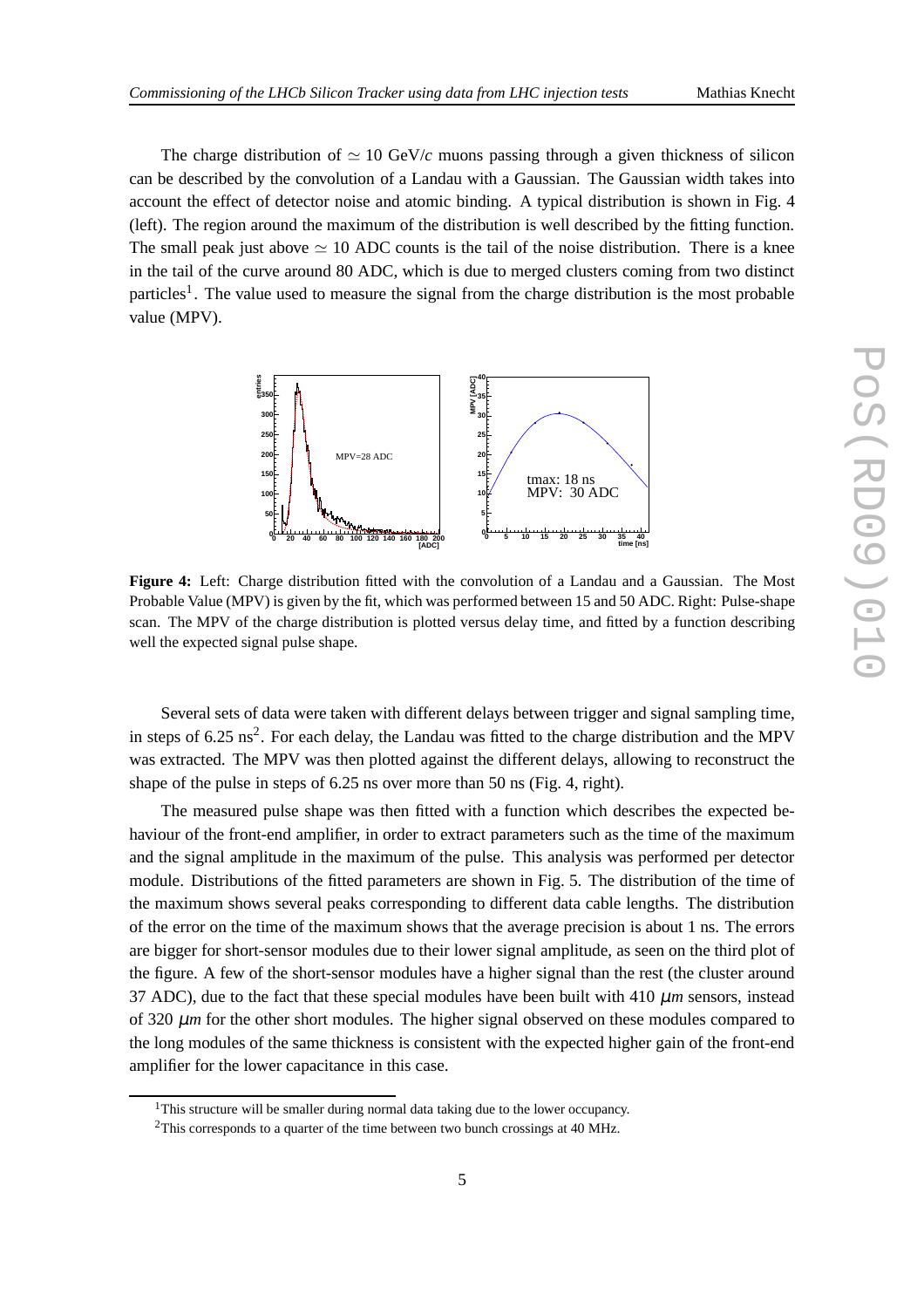

**Figure 5:** Parameters extracted by the pulse-shape fits per IT-detector module, for the short IT modules (blue/dark grey) and the long IT modules (red/light grey). Left: Time of the maximum. Middle: Error on the time of the maximum. Right: Signal amplitude in the maximum.

#### **6. IT Space Alignment**

The alignment performed in the TED runs which is decribed here is an internal alignment: no alignment with other detectors was performed. The space alignment procedure consists of two steps: pre-alignment and alignment. In the pre-alignment step, two boxes are fixed and the third one is aligned with respect to these two. This step is needed to ensure that the box position in *x* is known to a sufficient precision to allow a reliable pattern recognition to be performed. In the alignment step, two layers are fixed, and the others are aligned with respect to these. Details can be found in Refs. [4, 5, 6].

#### **6.1 Pre-alignment**

The pre-alignment consisted of estimating the position of the T2-station boxes with respect to the boxes in station T1 and T3. Firstly, a line was defined with a hit in the last layer of the last box (station T3) and a hit in the first layer of the first box (station T1). This line was required to be consistent with a particle originating from the TED. A second layer in one of the boxes was used to confirm the track candidate. Secondly, the distance between the line and the hits in station T2 was calculated and histogrammed. Fitting a Gaussian plus a flat background to this histogram allowed to extract the position of the middle box in T2 relatively to the fixed T1 and T3 stations (see Fig. 6). The observed offsets (700  $\mu$ *m*, average over all four boxes) were consistent with the precision of the survey ( $\simeq 1$  mm).

# **6.2 Alignment**

The full alignment procedure was run after the pre-alignment. A sub-set of  $16'000$  isolated<sup>3</sup> tracks were selected in the TED events where the occupancy was lowest. Tracks were reconstructed in the IT in a standalone way, and then passed to the full LHCb alignment framework<sup>4</sup>. The boxes were aligned for *x*, *y* translations and *z* rotations, the layers for *x* translations and *z* rotations, and the detector modules for *x* translations. An iterative procedure was used in which tracks were

<sup>&</sup>lt;sup>3</sup>An isolated track is defined as having less than four hits in a 1 mm window around it.

<sup>&</sup>lt;sup>4</sup>Based on Kalman Filter, see Refs. [5, 6]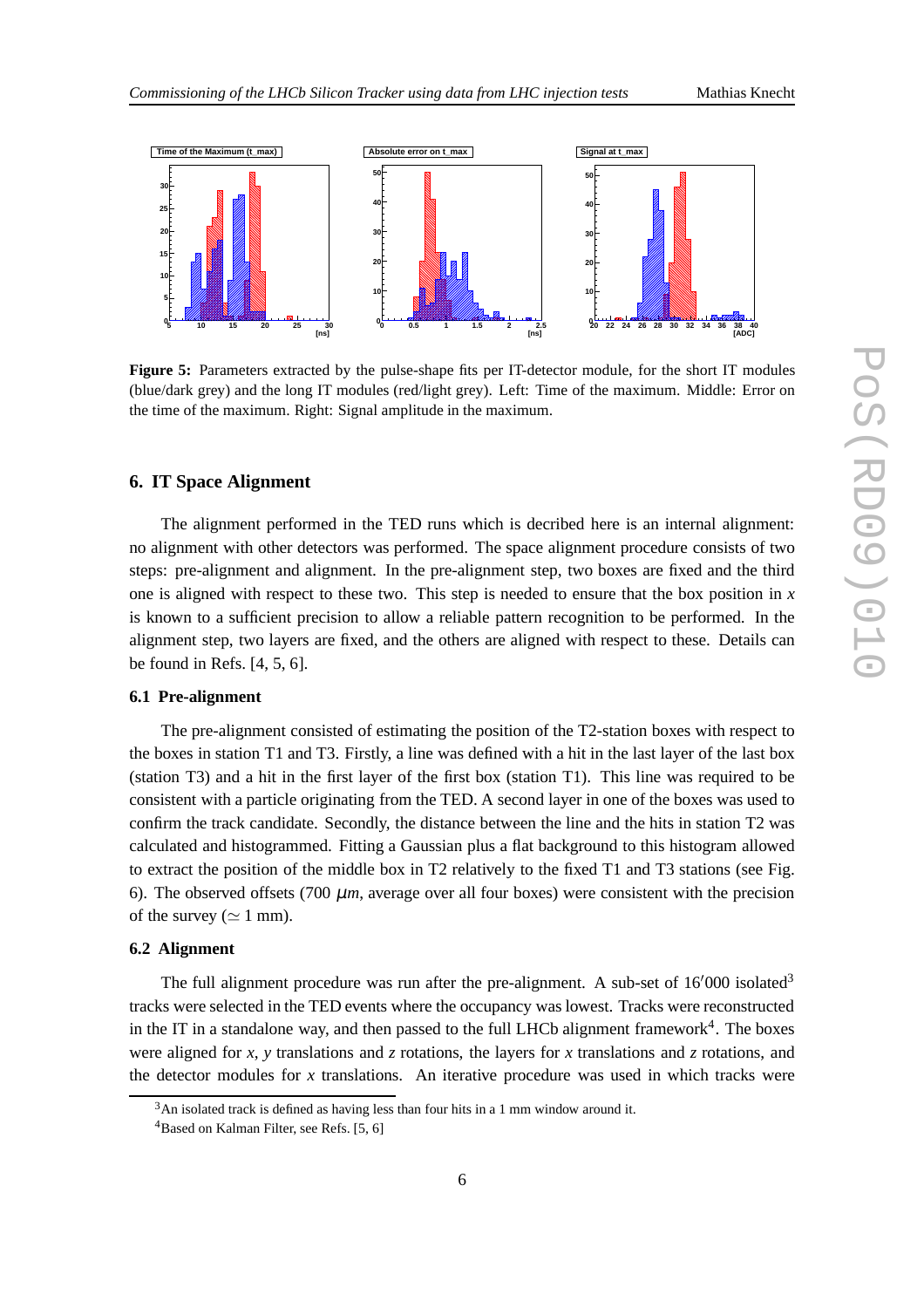

 $dx$  [mm]

**Figure 6:** Pre-alignment: residuals in the Top box of IT-station T2.

 $0$   $\frac{1}{4}$   $\frac{1}{3}$   $\frac{1}{2}$   $\frac{1}{1}$   $\frac{1}{6}$   $\frac{1}{1}$   $\frac{1}{2}$   $\frac{1}{3}$   $\frac{1}{4}$ 

selected with low  $\chi^2$ . In order to give a reliable estimate of the  $\chi^2$  in the absence of misalignment, a momentum must be assigned in the track fit. Therefore all tracks were assumed to be  $\simeq 10 \text{ GeV}/c$ muons. To avoid biases, the  $\chi^2$  cut was initially kept loose, and gradually tightened after each iteration. After each iteration the new alignment constants were taken as an input for the next iteration. The procedure converged after three iterations.

The quality of the alignment was validated with an independent data sample from the TED run. Reconstructed tracks were used to calculate residuals in every module, without using the hits in this particular module (unbiased residuals). A Gaussian was then fitted to the unbiased residuals, and the mean (module bias) and the width (resolution) were extracted from the distribution. In Fig. 7, the distributions of the mean (left) and width (right) of the unbiased residuals are shown for all long-sensor modules. The distribution of the mean is centered around zero and has an rms of  $9 \mu m$ , which is an indication of the remaining misalignment. The distribution of the width is centered around 80  $\mu$ *m* for *x*-measuring layers, and 120  $\mu$ *m* for stereo layers. The wider distribution of the width for stereo-layers is expected since there are only six measurements of this type compared to twelve *x* measurements. Both numbers are consistent with reconstructed tracks being  $\simeq 10 \text{ GeV}/c$ muons. The intrinsic resolution of the detector modules was determined in test beams to be around 50 µ*m*.

### **7. TT Space Alignment**

The TT has only four layers, therefore no standalone tracking can be done. In order to estimate the misalignment, residuals in TT with respect to extrapolated tracks from IT and VELO were calculated. Since the TED is located 350 m away from LHCb, the tracks were almost parallel, and due to the large acceptance of TT with respect to VELO and IT, the region of TT illuminated with VELO or IT tracks was small. This prevented a complete alignment of TT. The residuals obtained from IT tracks extrapolated to the TT are shown in Fig. 8.

#### **8. Summary**

The LHC injection tests have provided a wealth of data for the Silicon Tracker. The time alignment could be done up to 1 ns, and an initial space alignment of IT modules was performed in